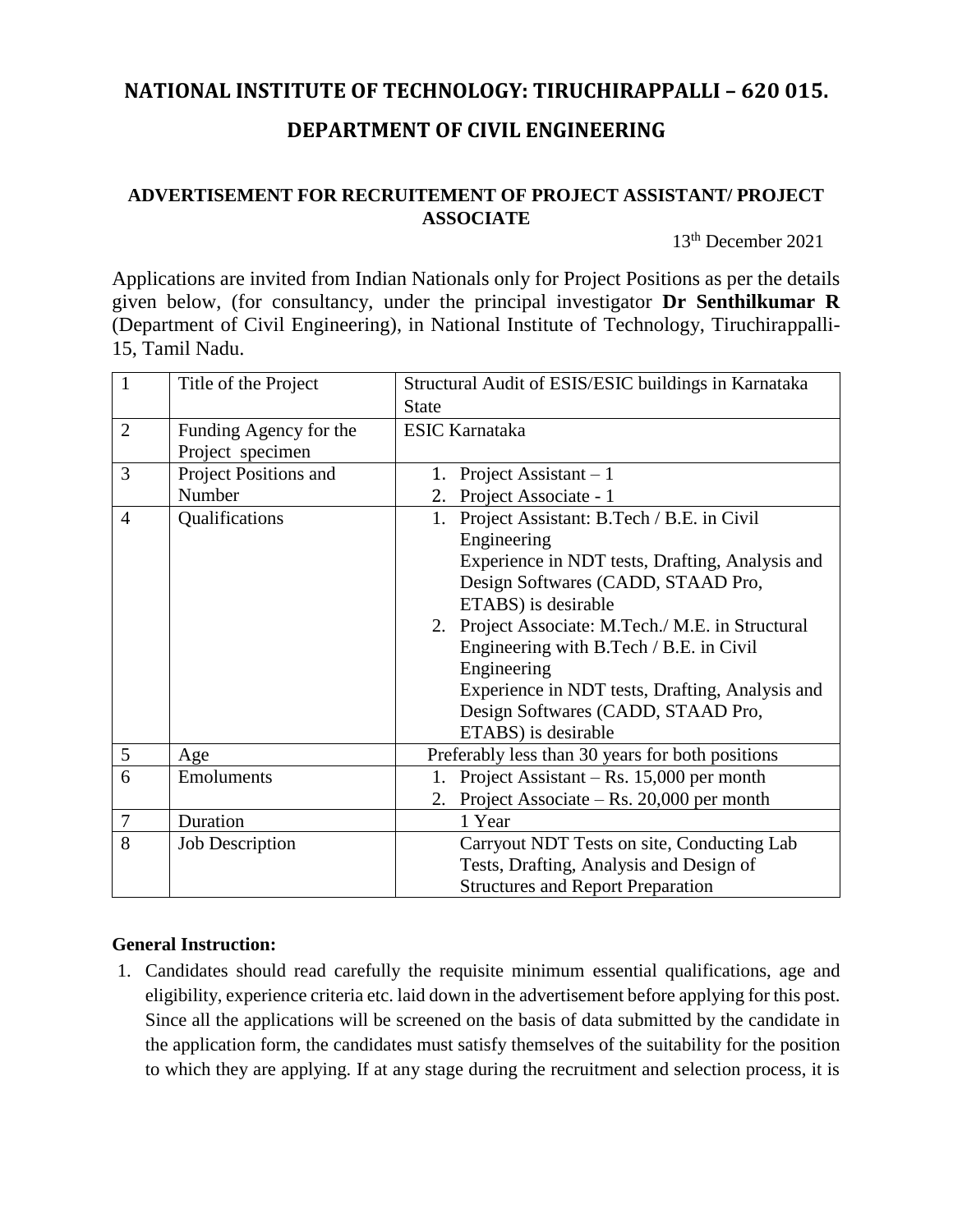found that candidates have furnished false or wrong information, their candidature will be rejected.

- 2. Duly filled in prescribed application form along with the supporting documents should be sent to [sknittprojects@gmail.com](mailto:sknittprojects@gmail.com) on or before **18.12.2021, 05.30 PM.**
- 3. The shortlisted candidates for the interview will be informed through their email id/Mobile No only and no separate call letter will be issued for the same. The online interview will be held on **22.12.2021** from **10.00 AM** onwards through **CISCO-WebEx** platform.
- 4. Fulfilment of qualification and experience is an essential requirement. The Institute also reserves the right to shortlist the number of candidates and Selection criteria depending upon the number of applications received. The decision of the Selection Committee is final. Further, NIT Tiruchirappalli also reserves the right not to fill the post advertised, in the event of exigency so decided.
- 5. No TA/DA will be paid for attending test/interview.
- 6. Please note that this is purely a temporary arrangement and appearance in the Written Test / Interview and selection thereafter, does not entitle for any claim what-so-ever or permanency on the regular establishment.
- 7. This post does not confer any right on the applicant to claim either continuous employment or permanency in future.
- 8. The engagement can be terminated with one-month notice in writing, either side.
- 9. Immediate joinee will be preferred.
- 10. Candidate should submit in case of his/her selection. the following documents in original along with a set of self-attested copies of the originals, otherwise the candidature will not be considered for the further selection process.
	- a. 10th standard and 10+2 Mark sheets
	- b. Degree Certificates
	- c. Degree Mark lists
	- d. Documentary evidence for experience
	- e. ID Proof (Aadhaar Card / Passport)
	- f. Supporting documents for your claims in the application
- 11. Selected candidates will be intimated through email.
- 12. Canvassing in any form will lead to disqualification.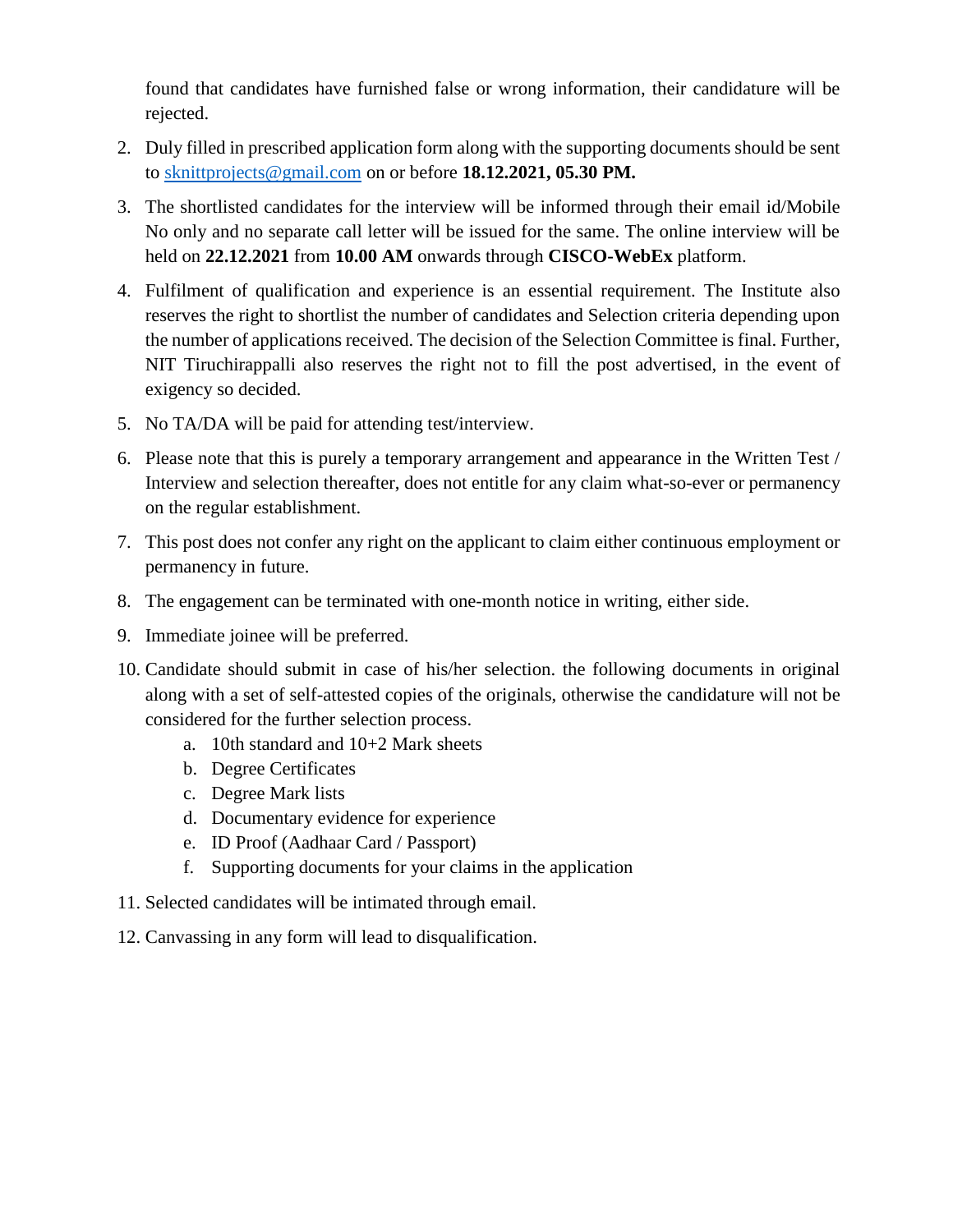## **NATIONAL INSTITUTE OF TECHNOLOGY: TIRUCHIRAPPALLI – 620 015.**

## **DEPARTMENT OF CIVIL ENGINEERING**

## **RECRUITMENT OF PROJECT ASSISTANT/ PROJECT ASSOCIATE**

| For Office Use only                                       | Paste here your                              |
|-----------------------------------------------------------|----------------------------------------------|
| Serial Number allotted to the Applicant                   | recent passport<br>size colour<br>Photograph |
| Signature of the Application Screening Committee Chairman |                                              |

## **APPLICATION FOR THE POST OF PROJECT ASSISTANT/ PROJECT ASSOCIATE**

| 1. Name of the Candidate in full                                                  |                   |            |                |                  |                |  |
|-----------------------------------------------------------------------------------|-------------------|------------|----------------|------------------|----------------|--|
| 2. Nationality                                                                    |                   |            |                |                  |                |  |
| 3. Mother Tongue                                                                  |                   |            |                |                  |                |  |
| 4. Date of Birth                                                                  |                   |            | Date           | Month            | Year           |  |
| 5. Sex                                                                            |                   |            | Male / Female  |                  |                |  |
|                                                                                   | 6. Marital Status |            |                | Married / Single |                |  |
| SC $/$ ST $/$ OBC $/$<br>7. Category                                              |                   |            | Please specify |                  |                |  |
| General                                                                           |                   |            |                |                  |                |  |
| 8. Address for communication with                                                 |                   |            |                |                  |                |  |
| Mobile number and E Mail ID                                                       |                   |            |                |                  |                |  |
| 9. Project Title                                                                  |                   |            |                |                  |                |  |
| 10. Name of the Post applied for                                                  |                   |            |                |                  |                |  |
| 11. Advertisement Number with Date                                                |                   |            |                |                  |                |  |
| Academic Career: Enclose scanned copies of the qualifying degree certificates and |                   |            |                |                  |                |  |
| mark sheets/ grade cards showing the percentage of marks or CGPF from HSC         |                   |            |                |                  |                |  |
| onwards                                                                           |                   |            |                |                  |                |  |
| Name of                                                                           | School /          | Board/     | <b>Broad</b>   | Year of          | $%$ of marks / |  |
| Exam                                                                              | University        | University | subjects of    | Passing          | <b>GCPA</b>    |  |
|                                                                                   |                   |            | study          |                  |                |  |
| S.S.L.C                                                                           |                   |            |                |                  |                |  |
| H.S.C                                                                             |                   |            |                |                  |                |  |
| Graduation                                                                        |                   |            |                |                  |                |  |
| Post-                                                                             |                   |            |                |                  |                |  |
| Graduation                                                                        |                   |            |                |                  |                |  |